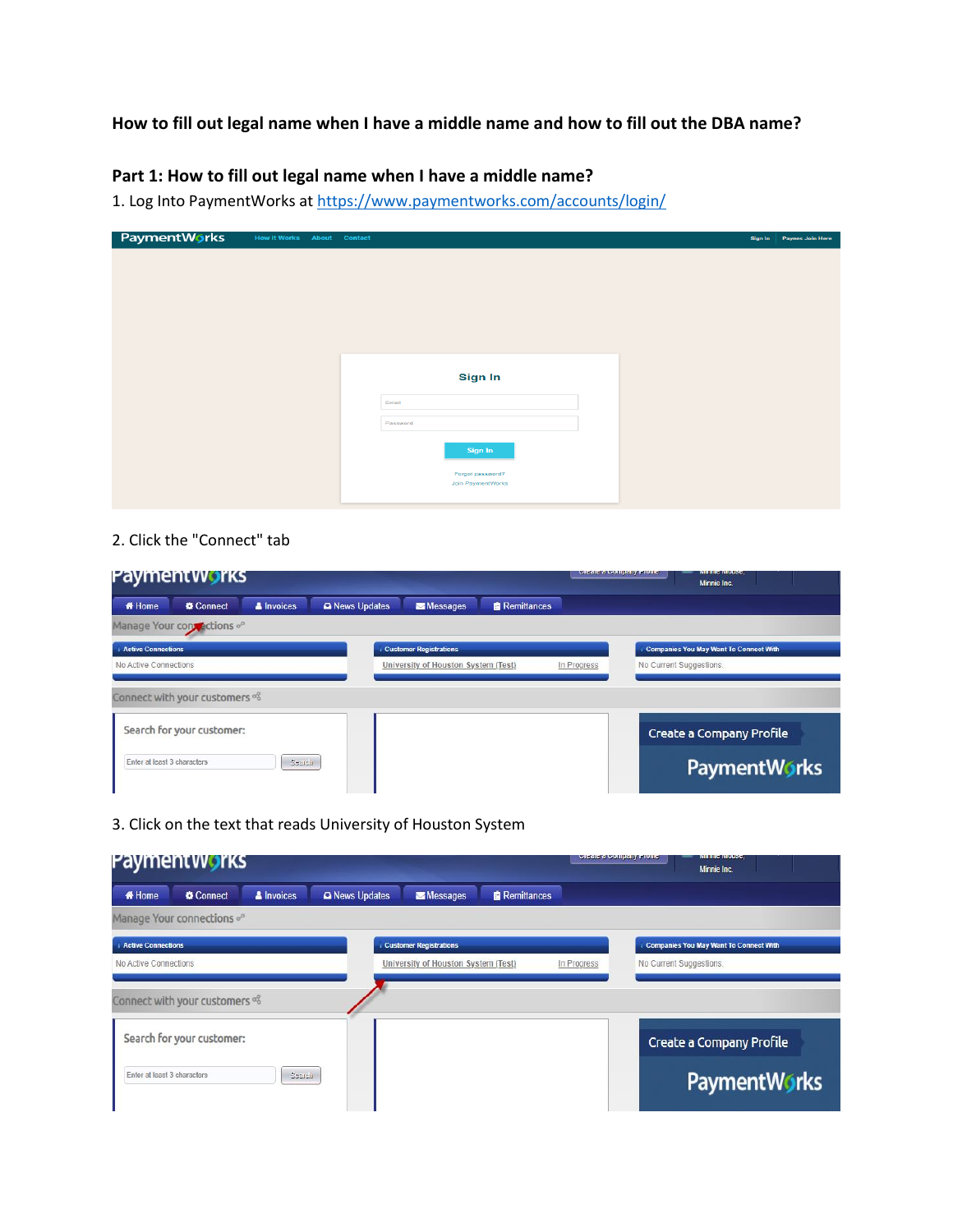4. You will be taken into the form. Please go to tax information section. And then fill out the legal first name and middle name under the legal first name field. Please see the screenshot below:

| Tax Information                                                | For tax purposes, which best describes you?"      |
|----------------------------------------------------------------|---------------------------------------------------|
| All fields marked with a red asterisk (*) are required fields. | Individual, Sole Proprietorship, or Single-member |
| All other fields are optional.                                 | LLC                                               |
|                                                                | Corporation or other complex business entity      |
|                                                                | Country of Citizenship*                           |
|                                                                | (Country of Incorporation if using EIN)           |
|                                                                | <b>United States</b>                              |
|                                                                | Are you using an SSN or EIN?*                     |
|                                                                | SSN                                               |
|                                                                | <b>EIN</b>                                        |
|                                                                | Legal First Name*                                 |
|                                                                |                                                   |
|                                                                | Legal Last Name*                                  |
|                                                                |                                                   |
|                                                                | SSN*                                              |

#### **Part 2: How to fill out the DBA name? (Note especially for the business vendor)**

1. Log Into PaymentWorks at<https://www.paymentworks.com/accounts/login/>

| PaymentWorks | <b>How it Works About Contact</b> |                   | Sign In Payees Join Here |
|--------------|-----------------------------------|-------------------|--------------------------|
|              |                                   |                   |                          |
|              |                                   |                   |                          |
|              |                                   |                   |                          |
|              |                                   |                   |                          |
|              |                                   |                   |                          |
|              |                                   |                   |                          |
|              |                                   |                   |                          |
|              |                                   | Sign In           |                          |
|              |                                   | Email             |                          |
|              |                                   |                   |                          |
|              |                                   | Password          |                          |
|              |                                   | Sign In           |                          |
|              |                                   | Forgot password?  |                          |
|              |                                   | Join PaymentWorks |                          |
|              |                                   |                   |                          |